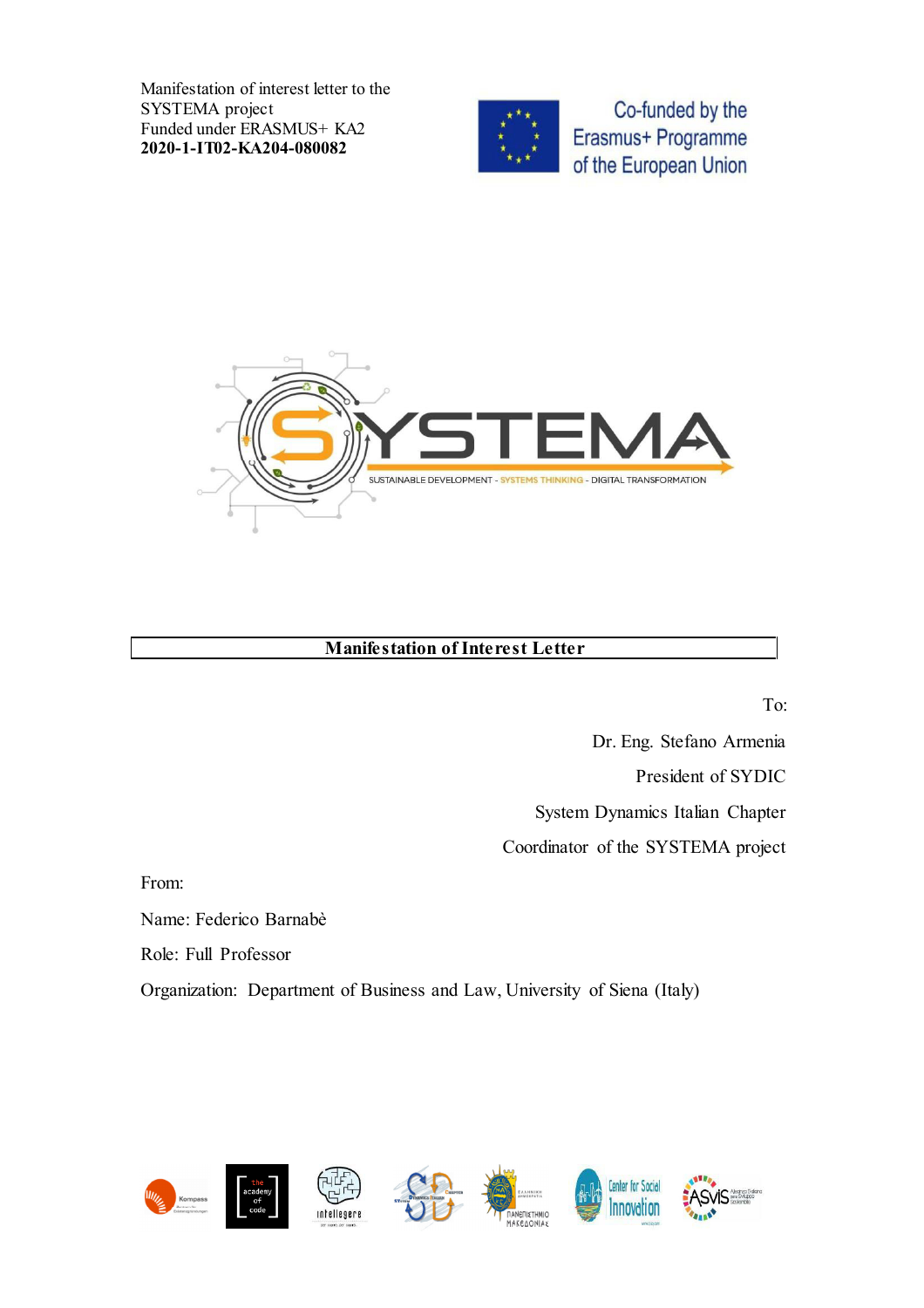Manifestation of interest letter to the SYSTEMA project Funded under ERASMUS+ KA2 2020-1-IT02-KA204-080082



Co-funded by the Erasmus+ Programme of the European Union

Dear Eng. Armenia,

I hereby confirm that the organization I represent

### acknowledges

The "SYSTEMA- Systems Thinking as a core competence for Sustainable Development and Digital Transformation" project, funded under the Erasmus+ Programme (2020-1-IT02-KA204-080082) as an important project in adult education, and

## Expresses

Its willingness to participate in this initiative and become an external supporter of the project throughout its lifecycle. It is understood and mutually agreed that participation will happen on a voluntary basis and hence totally free, so no payments will be required and requested from the organization/institution signing this MOI and, likewise, no fees will be provided by the consortium partners.

In this perspective, we

#### Agrees to

- Support the dissemination of the project, by promoting the project outcomes and public events through our social media and networks, in line and complying with the dissemination actions taken by the project consortium
- Deal with respect and confidentiality to all the material and documents that will be received
- Provide the consortium with its official logo in order to be included in the project website, and on the other hand include the SYSTEMA official Logo in its website (if possible)
- Make its know-how and data in its possession available to the project  $\bullet$ consortium, especially in the case of familiarity with the topics covered by the project

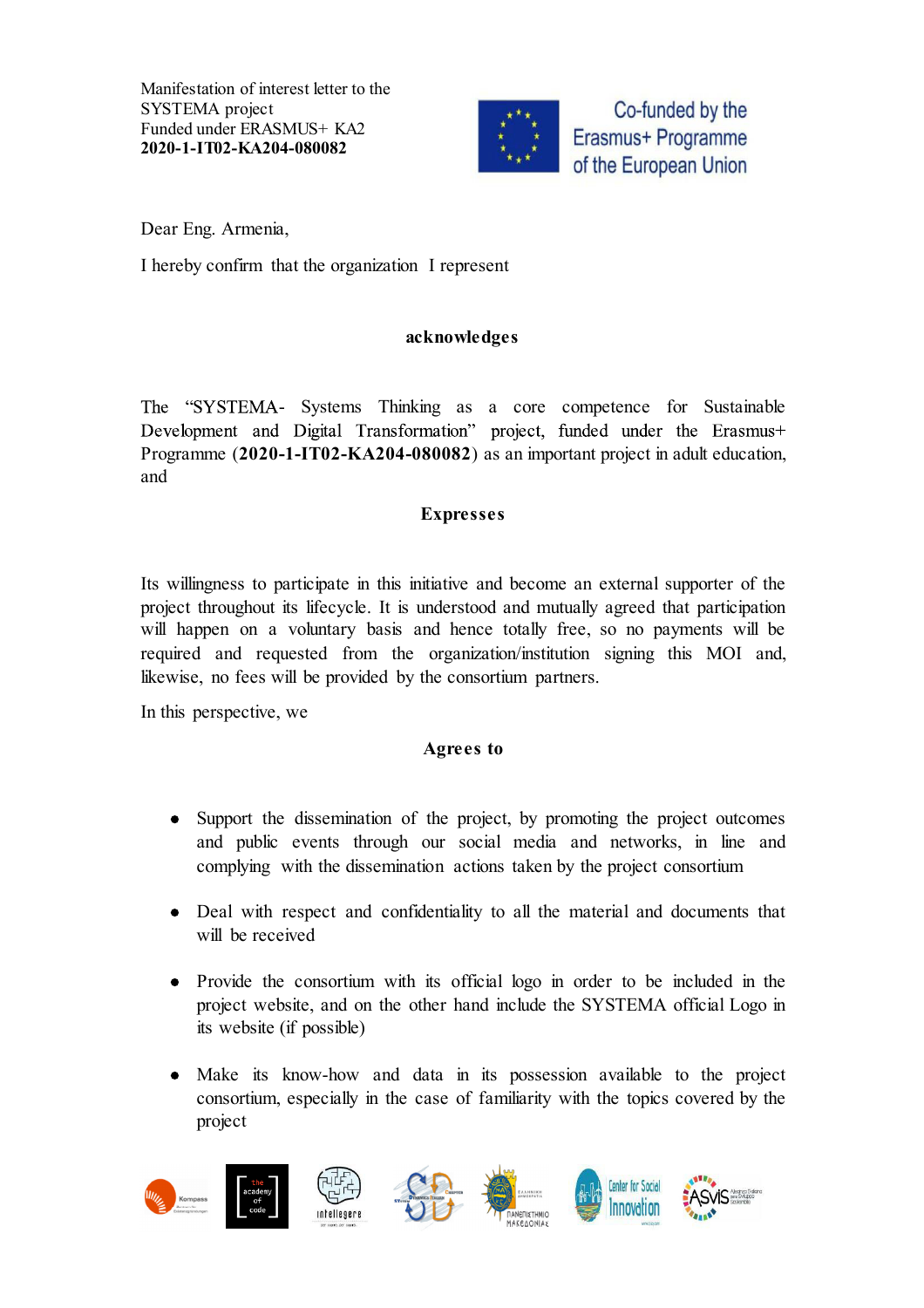

- Send learners to training courses provided as part of the project by the consortium (if in line with its financial feasibility criteria)
- Identify other stakeholders that might be interested in participating in the project
- Consider the inclusion of the SYSTEMA educational module in its training courses as soon as the circumstances allow it

And also we,

.

## Recognizes and accept, as stakeholder's benefits, to

- take advantage of SYSTEMA training courses free of charge for its learners
- have all the results and deliverables of the project available
- be allowed to use the SYSTEMA educational module in its training courses even after the end of the project

# **Authorizes**

the project coordinator to process data and information collected solely for the needs of the project during its duration and according to the rules of GDPR (General Data Protection Regulation E.U. 2016/679)